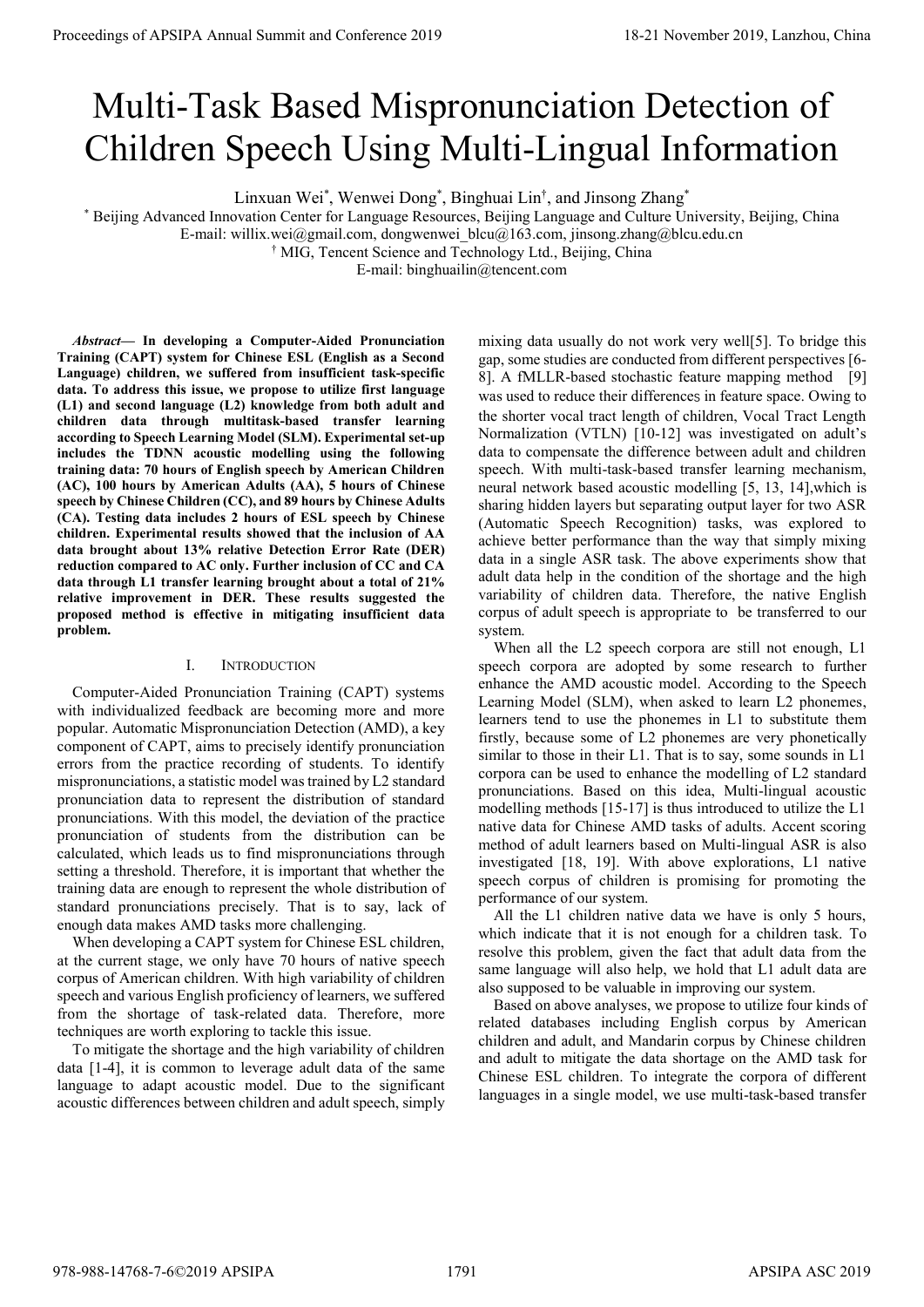learning mechanism with a Time Delay Neural Network (TDNN) acoustic model. We also investigate the efficacy of different types of data in AMD task for Chinese ESL children.

The rest of the paper is organized as follows. In section II, an overview of Multi-Task and Multi-Lingual based AMD framework is provided. In section III, multi-lingual corpora used are introduced. The experiment set-up is listed in section IV. Results and discussion are given in section V followed by conclusions in section VI.

## II. MULTI-TASK AND MULTI-LINGUAL BASED TDNN ACOUSTIC MODELLING

## *A. Mispronunciation detection framework*

Figure 1 shows the adopted AMD framework. There are four components in this framework including feature extraction module, acoustic model, phone-level aligner module and GOP (Goodness of Pronunciation) calculator module. Input pronunciations are extracted into frame-level acoustic features by front-end feature extraction module. With these features, frame-level posteriors of different phones can be obtained by a trained acoustic model which simulates the role of native judgers. With phone-level alignment, phone-level posteriors can be calculated through summing all posteriors of frames in corresponding phone. By comparing the posterior of current phone and that of the most competing one, The GOP score can be obtained. Thus, mispronunciations can be identified through setting a threshold of GOP score. Procedure of APSIPA Annual Summit and Conference 2019<br>
Harvard conference 2019 November 2019 November 2019 November 2019 November 2019 November 2019 November 2019 November 2019 November 2019 November 2019 November 2019 No



Fig. 1 Mispronunciation detection framework

The GOP measurement revised by Hu et al. is used, which is as following:

$$
GOP(p) \approx log \frac{p(p|\mathbf{o}; t_s, t_e)}{max_{\{q \in Q\}} p(q|\mathbf{o}; t_s, t_e)}
$$
(1)

Where  $\boldsymbol{o}$  is the whole observations;  $\boldsymbol{p}$  is the canonical phoneme; *t<sup>s</sup>* and *t<sup>e</sup>* are the start and end frame indexes, respectively;  $p(p)$  is the prior of phone;  $Q$  is whole phone set.

## *B. Acoustic modelling*

The proposed multi-task and multi-lingual based TDNN acoustic modelling is illustrated in Figure 2. Multi-lingual and multi-age data are provided in the input layer. The multiple task s consists of Mandarin ASR task and English ASR task, which empower the model to utilize the data from both L2 and L1. The multi-task learning architecture is implemented by sharing the hidden layers of different tasks but separating their output layers providing the language dependent posteriors of senones. The loss functions of these output layers are combined by weights.

Adult data are also provided in the input layer. According to SLM, adult speech data can be treated as the phonological destination of the development of children speech. From this point of view, adult speech data are the standard and stable enough to mitigate the high variability of children speech, which give the model a better understanding of the linguistic similarity of children speech.



Fig. 2 Acoustic modelling diagram of TDNN based on multi-task and multi-lingual joint learning.

# III. SPEECH CORPORA

## *A. L1 Native Adult Corpus (cn-adult)*

The native mandarin corpus of adult speech is from the Chinese National Hi-Tech Project 863 for Mandarin LVCSR system development [20]. A total of 94,000 utterances spoken by 166 speakers (114 hours) were used. 70% of it were used for acoustic modelling (cn-adult-train). 20% of it as a development set (cn-adult-dev), 10% as testing set (cn-adulttest).

# *B. L1 Native Children Corpus (cn-kids)*

The native mandarin corpus of children speech (cn-kidstrain). is an academic-free subset of King-ASR-409 multisource corpus which is balanced distributed in age (4-9), gender and regional accents. It is 5 hours in total and recorded in mainland China.

# *C. L2 Native Adult Corpus – adult (en-adult)*

The native American English corpus of adult speech (enadult-train) is a part of the training set of LibriSpeech corpus [21] which is a read speech dataset based on LibriVox's audio books from public domain recorded by American volunteers. The selected training set is 100 hours in total recorded by 251 speakers balanced in gender. Dev-clean, a subset of LibriSpeech corpus is used as development set (en-adult-dev). Test-other, a subset of LibriSpeech corpus is used as testing set (en-adult-test).

### *D. L2 Native Children Corpus (en-kids)*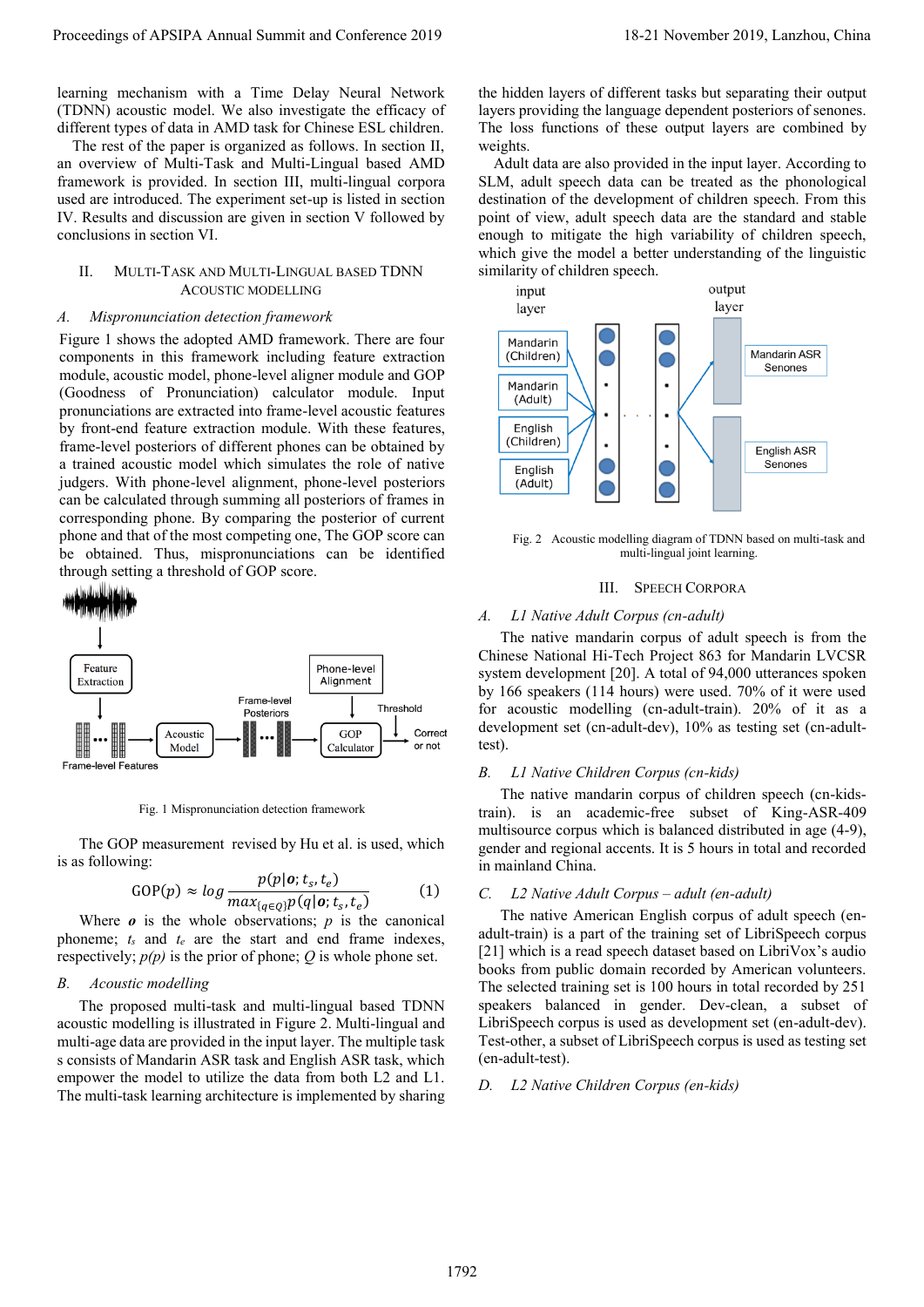The native American English corpus of children speech (en-kids-train) is a subset of the CSLU corpus [22] including American English recordings by 1116 students from Portland, Oregon. There are 70 hours in total of 71999 utterances. The age of speakers range from 5 to 15 years old.

## *E. L2 Non-Native Children Corpus (en-kids-non)*

The non-native English corpus is used as English test set. It is collected from Chinese children by a mobile CAPT app in a real environment which means there are full of various noises, emotions, channels, and volume. The signal channel varies with the difference of users' devices. The speakers range from 6 to 12 years old. The whole corpus is still under construction. The subset used in this study containing 2105 utterances.

This corpus is annotated by three trained Chinese annotators for three reasons. First, annotating a corpus by English native speakers seems expensive and impractical, especially when we aim to build a large dataset, for it is not easy to find that much English native speakers, who will live in Beijing for a long time and are willing to do this kind of hard job. Second, it is more reasonable for students to imitate the pronunciation from skilled Chinese speakers of English who can be fully understand by native speakers. Third, the mispronunciations identified by Chinese annotators may mush easier for Chinese learners to perceive them.

TABLE I SUMMARY OF TRAINING DATA.

| Data           | no. spks | no. utts | $hrs.$ w/sil |
|----------------|----------|----------|--------------|
| cn-adult-train | 130      | 73565    | 89           |
| cn-kids-train  | 20       | 4225     |              |
| en-adult-train | 251      | 28539    | 00           |
| en-kids-train  | 1118     | 1999     |              |

#### IV. EXPERIMENT

## *A. Evaluation Metric*

In this study, four metrics are used, containing Detection Accuracy (DA), False Rejection Rate (FRR), False Acceptance Rate (FAR), Detection Error Rate (DER). The sum of DA and DER is 1.

FAR is the percentage that system treats mispronunciation as correct one and FRR is the percentage that system rejects the correct pronunciation from learners wrongly. The formula of them are as following:

$$
FAR = \frac{FA}{FA + TR}
$$
 (2)

$$
FRR = \frac{FR}{FR + TA}
$$
 (3)

FA (False Acceptance) is the number of mispronunciations detected as correct, and TR (True Rejection) is the number of mispronunciations detected as incorrect. FR (False Rejection) is the number of correct pronunciations detected as incorrect, and TA (True Acceptance) is the number of correct pronunciation detected as correct.

FAR and FRR are trade-off indexes. However, from the teaching perspective, minimizing FRR is more important than FAR, for courage is a key factor when they learning a language. When their correct pronunciation is rejected by CAPT systems, they will be discouraged and feel hopeless and do not know what to do next. DA is a more comprehensive index which balances the influence between FAR and FRR. Its formula is as following:

$$
DA = \frac{TA + TR}{TA + TR + FA + FR}
$$
(4)

# *B. Experiment Set-up*

Phoneme-level AMD experiment is under DNN-HMM framework with GOP algorithm. All neural networks used in this study have 7 hidden layers. The 27-dimensional input feature is used, containing a 23-dimensional fbank feature, a 3 dimensional pitch feature and a 1-dimensional energy feature. The summation weight of objective functions in multi-task learning is 0.5 for each task. All training sets and testing set have no speaker overlap.

For English AMD task of Chinese ESL children's speech, TDNN modelling is used in the **baseline** acoustic model which is trained by English children's data *en-kids-train* only. Then, English adult data *en-adult-train* is used to adapt the baseline by mixed data approach (**en-adult\_adapt model**). Next, native Chinese data of children speech *cn-kids-train* is further included for adapt *en-adult\_adapt* model through a multi-task way (**en-all\_cn-child\_adapt model**). Finally, Chinese adult's data is further included to utilize L1 phonology information, for the constant phonological feature is easier to be extracted in adult's speech than children's (**en-all\_cn-all\_adapt model**). all models mentioned above is evaluated in English data of Chinese children *en-kids-non.*

#### V. RESULTS AND DISCUSSIONS

Results on English AMD task of Chinese children's speech *enkids-non* are shown in Table II. *en-adult\_adapt* model outperforms baseline with 13% DER reduction due to the adaptation of L2 adult speech. By further including native Chinese data of children speech *cn-kids-train*, the performance of *en-all\_cn-child\_adapt* model is barely changed, which is not consistent with our expectation. This is may be caused by insufficient Chinese children's speech and high variability of children's speech, which make the model hard to extract valuable feature to adapt the original model. A few Chinese children's speech here seems to act like noise due to its variability. When we further include Chinese adult's data, the model achieves the best performance. Proceedings of APSIPA Annual Summit and Conference 2019<br>
(Total And FRI Worsens of APSIPA Annual Summit and Conference 2019 18-21 November 2019 18-21 November 2019 18-21<br>
Conference 2019 18-21 November 2019 18-21 November

TABLE II RESULTS OF ENGLISH AMD OF CHINESE CHILDREN'S SPEECH.

|                       | DA    | FR R  | <b>FAR</b> |
|-----------------------|-------|-------|------------|
| <b>Baseline</b>       | 49.24 | 52.56 | 35.28      |
| en-adult adapt        | 56.01 | 44.03 | 43.55      |
| en-all cn-child adapt | 55.57 | 44 8  |            |